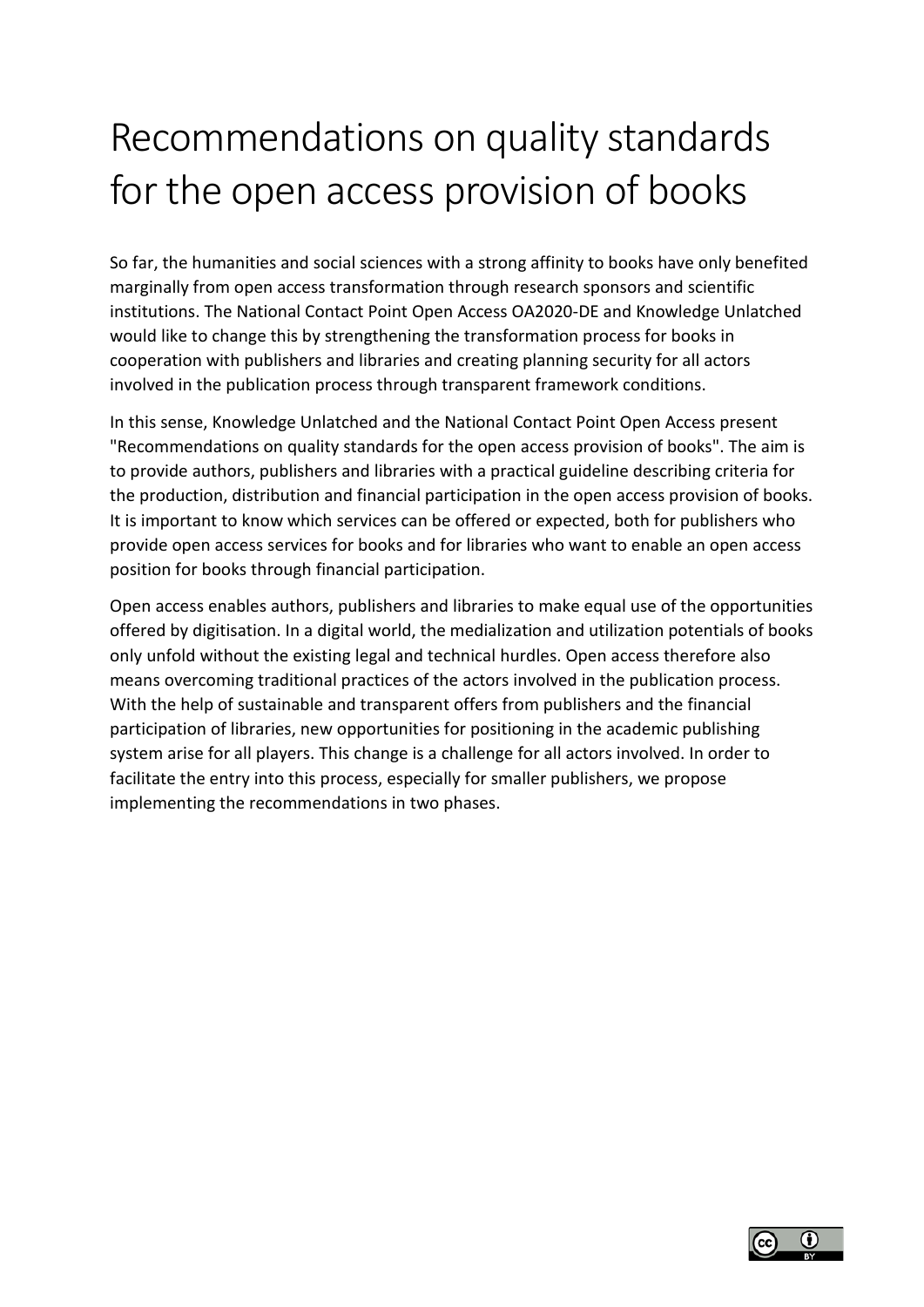# Quality standards for getting started with open access provision of books

### **Formats**

- The title will be published at least as a PDF file, ePUB and other formats are desirable
- The title can also be produced and sold as a print edition
- The PDF file contains the complete work (cover, frontmatter, backmatter)
- The PDF is bookmarked and searchable
- The PDF contains a reference to the Creative Commons license and the copyright holder (usually the authors), and if available to the sponsor
- The complete work receives a DOI and an ISBN, it is desirable to assign DOIs at chapter level
- DOIs for figures and tables are desirable

#### **Metadata**

- Metadata includes at least: title, subtitle, author/editor names, ORCID (if possible), university affiliation at the time of publication, publication date, publisher, series title, volume number, ISBN, DOI, Creative Commons attribution
- Metadata is provided at least as a CSV file, ideally as an ONIX feed, if possible in the current version
- Provision of MARC Records

## **Platforms/Accessibility**

- Open access books appear in all online formats as free publications (including ePUB and other formats)
- The title must be clearly marked as an open access publication
- There must be a Creative Commons license notice
- The publication is available on the website of the publisher or partner publisher and, if applicable, on appropriate social media channels
- The publication is available on OAPEN
- Archiving in personal and institutional repositories is permitted
- A long-term archiving of the titles in a dark archive takes place

## **Rights / Licenses**

- The title is published under a Creative Commons license
- The rights to illustrations and other third-party material in the books have been clarified and do not hinder the provision of the complete work under a Creative Commons licence.

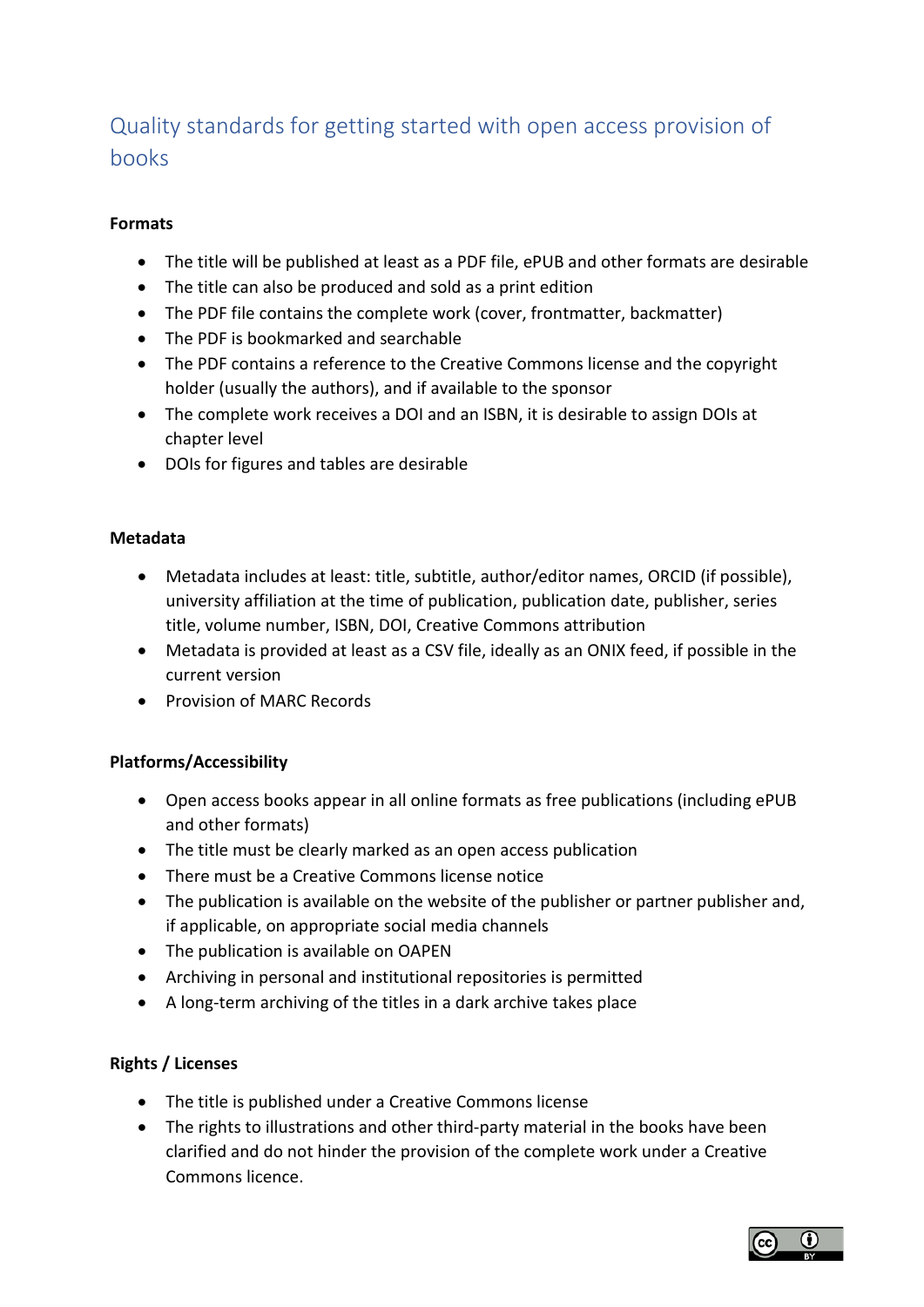• The copyright remains with the authors

#### **Costs for gold open access**

• In order to avoid prohibitive prices for open access books, we recommend a transparent presentation of costs by the publisher for co-financing libraries based on the requirements of the title

#### **PR/Communication/Media**

- The publisher names a contact person for its open access programme
- Inclusion of open access editions in all publishing media, synchronized with the publication of the print edition
- The publisher advises and motivates authors on gold open access publications

#### **Distribution of open access titles**

- Registering DOIs with Crossref by reporting all metadata
- Delivery of data to DOAB (covered by OAPEN)
- As part of the compulsory levy, data are supplied to the German National Library and the respective state libraries, if necessary to regional library networks, discovery services, google books and bookstore platforms (e.g. Nielsen BookData)

#### **Usage statistics**

- Quarterly provision of usage data according to the COUNTER standard
- Quarterly provision of additional usage data (outside IP usage) desirable